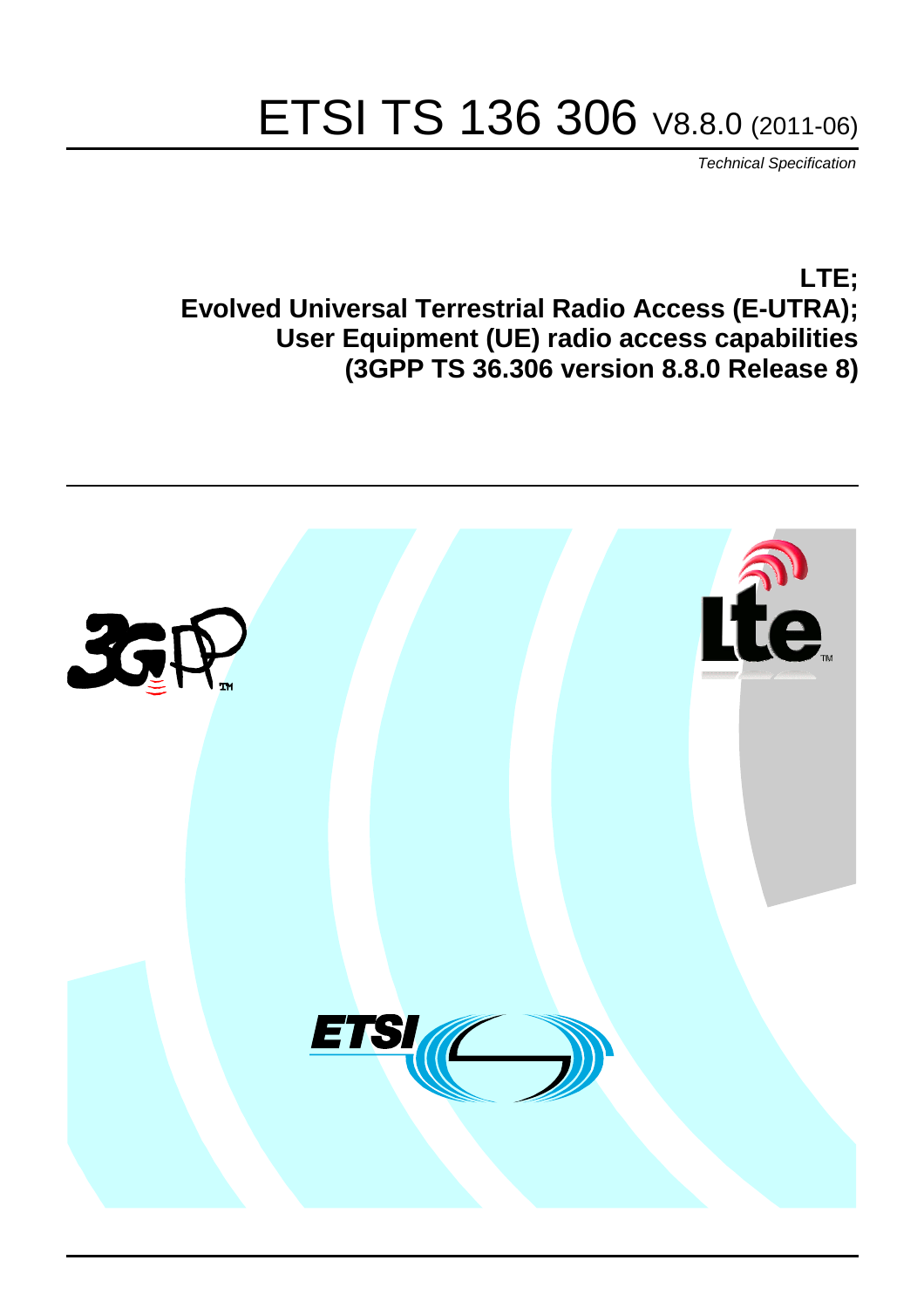Reference RTS/TSGR-0236306v880

Keywords

LTE

#### *ETSI*

#### 650 Route des Lucioles F-06921 Sophia Antipolis Cedex - FRANCE

Tel.: +33 4 92 94 42 00 Fax: +33 4 93 65 47 16

Siret N° 348 623 562 00017 - NAF 742 C Association à but non lucratif enregistrée à la Sous-Préfecture de Grasse (06) N° 7803/88

#### *Important notice*

Individual copies of the present document can be downloaded from: [http://www.etsi.org](http://www.etsi.org/)

The present document may be made available in more than one electronic version or in print. In any case of existing or perceived difference in contents between such versions, the reference version is the Portable Document Format (PDF). In case of dispute, the reference shall be the printing on ETSI printers of the PDF version kept on a specific network drive within ETSI Secretariat.

Users of the present document should be aware that the document may be subject to revision or change of status. Information on the current status of this and other ETSI documents is available at <http://portal.etsi.org/tb/status/status.asp>

If you find errors in the present document, please send your comment to one of the following services: [http://portal.etsi.org/chaircor/ETSI\\_support.asp](http://portal.etsi.org/chaircor/ETSI_support.asp)

#### *Copyright Notification*

No part may be reproduced except as authorized by written permission. The copyright and the foregoing restriction extend to reproduction in all media.

> © European Telecommunications Standards Institute 2011. All rights reserved.

**DECT**TM, **PLUGTESTS**TM, **UMTS**TM, **TIPHON**TM, the TIPHON logo and the ETSI logo are Trade Marks of ETSI registered for the benefit of its Members.

**3GPP**TM is a Trade Mark of ETSI registered for the benefit of its Members and of the 3GPP Organizational Partners. **LTE**™ is a Trade Mark of ETSI currently being registered

for the benefit of its Members and of the 3GPP Organizational Partners.

**GSM**® and the GSM logo are Trade Marks registered and owned by the GSM Association.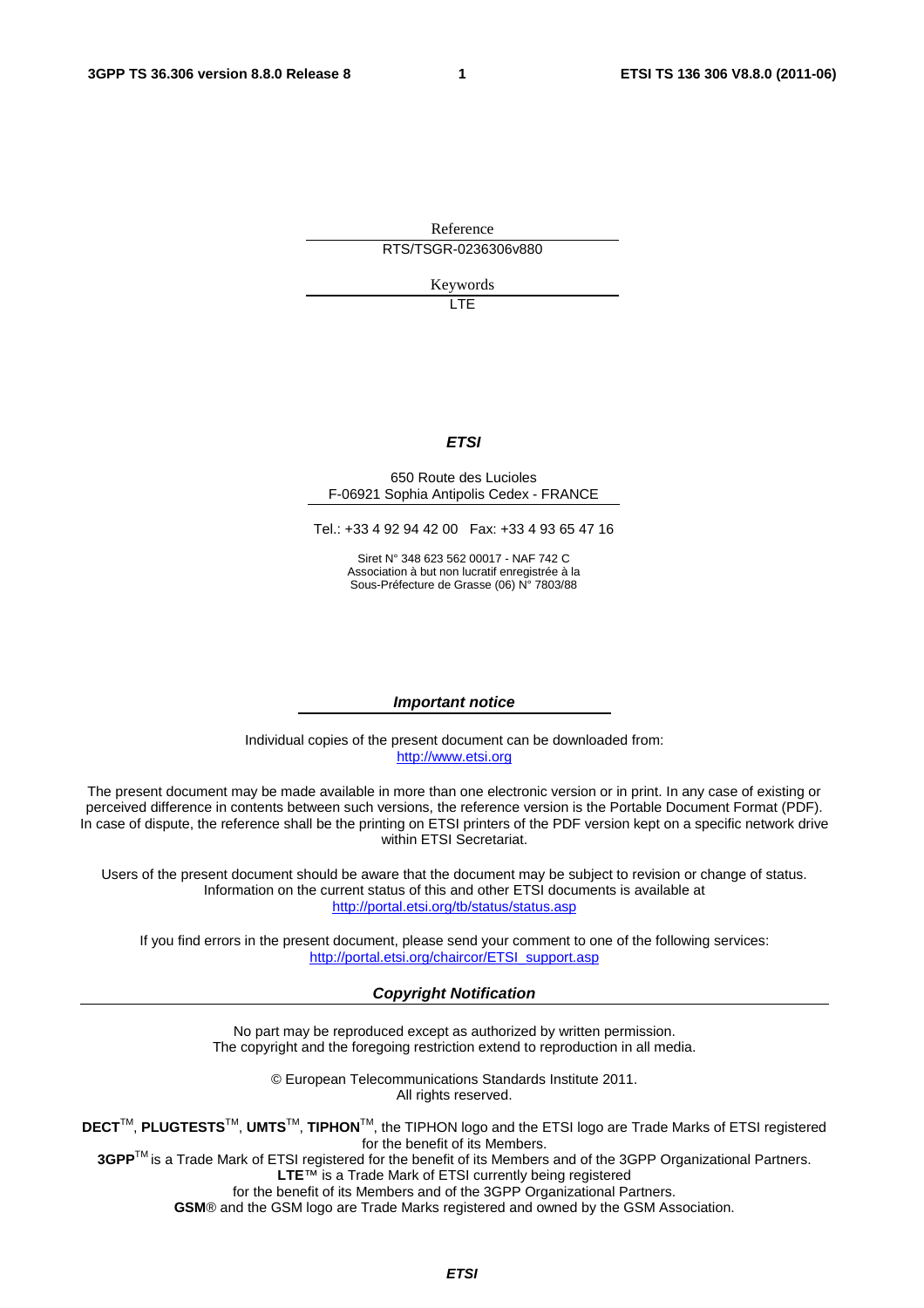# Intellectual Property Rights

IPRs essential or potentially essential to the present document may have been declared to ETSI. The information pertaining to these essential IPRs, if any, is publicly available for **ETSI members and non-members**, and can be found in ETSI SR 000 314: *"Intellectual Property Rights (IPRs); Essential, or potentially Essential, IPRs notified to ETSI in respect of ETSI standards"*, which is available from the ETSI Secretariat. Latest updates are available on the ETSI Web server [\(http://webapp.etsi.org/IPR/home.asp](http://webapp.etsi.org/IPR/home.asp)).

Pursuant to the ETSI IPR Policy, no investigation, including IPR searches, has been carried out by ETSI. No guarantee can be given as to the existence of other IPRs not referenced in ETSI SR 000 314 (or the updates on the ETSI Web server) which are, or may be, or may become, essential to the present document.

# Foreword

This Technical Specification (TS) has been produced by ETSI 3rd Generation Partnership Project (3GPP).

The present document may refer to technical specifications or reports using their 3GPP identities, UMTS identities or GSM identities. These should be interpreted as being references to the corresponding ETSI deliverables.

The cross reference between GSM, UMTS, 3GPP and ETSI identities can be found under <http://webapp.etsi.org/key/queryform.asp>.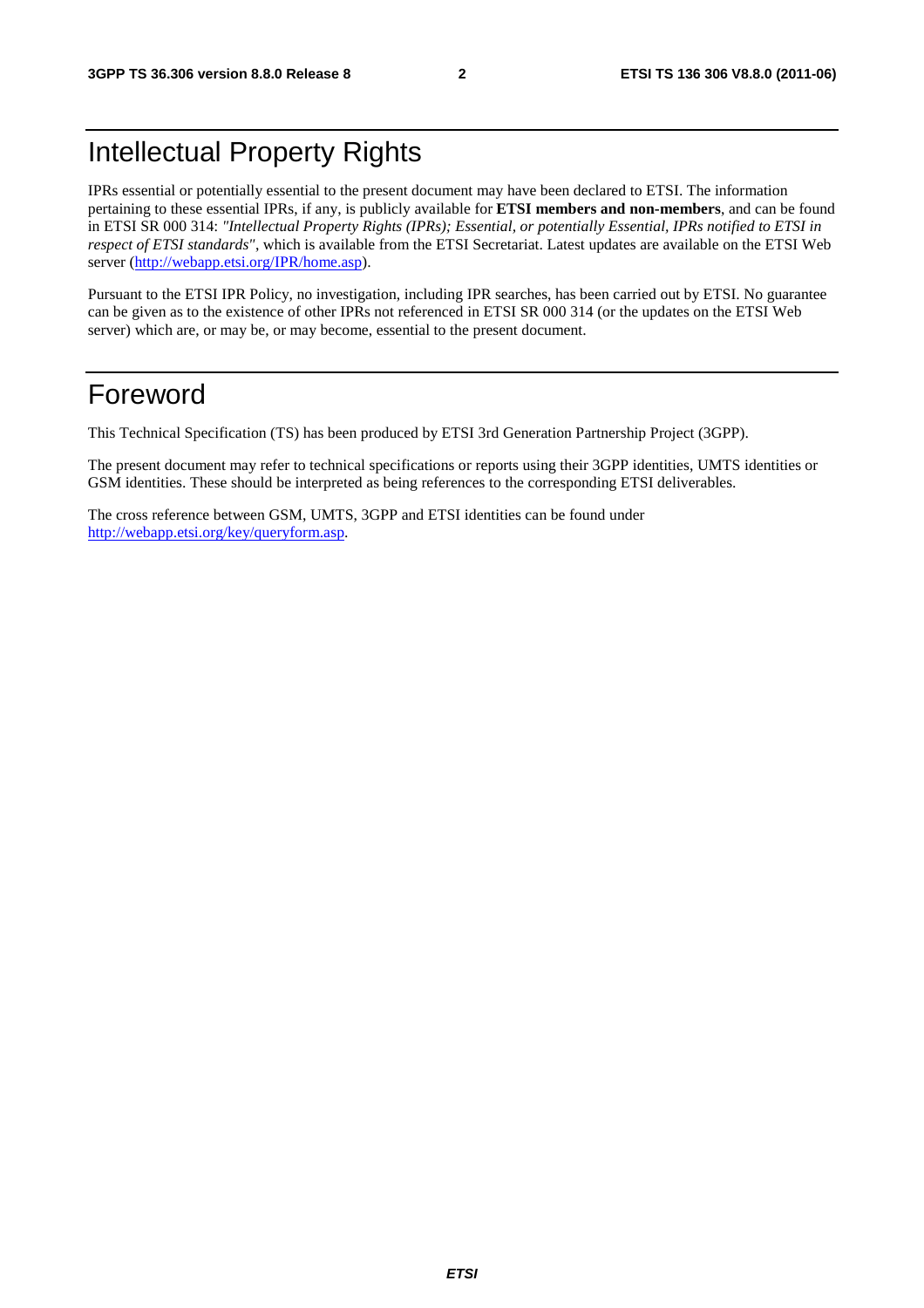$\mathbf{3}$ 

# Contents

| 1                  |  |  |  |  |
|--------------------|--|--|--|--|
| $\overline{2}$     |  |  |  |  |
| 3                  |  |  |  |  |
| 3.1                |  |  |  |  |
| 3.2                |  |  |  |  |
| 3.3                |  |  |  |  |
| 4                  |  |  |  |  |
| 4.1                |  |  |  |  |
| 4.2                |  |  |  |  |
| 4.2.1              |  |  |  |  |
| 4.2.1.1            |  |  |  |  |
| 4.2.1.2            |  |  |  |  |
| 4.2.1.3            |  |  |  |  |
| 4.2.2              |  |  |  |  |
| 4.2.2.1            |  |  |  |  |
| 4.2.3              |  |  |  |  |
| 4.2.3.1            |  |  |  |  |
| 4.2.4              |  |  |  |  |
| 4.2.4.1            |  |  |  |  |
| 4.2.5              |  |  |  |  |
| 4.3                |  |  |  |  |
| 4.3.1              |  |  |  |  |
| 4.3.1.1            |  |  |  |  |
| 4.3.1.2            |  |  |  |  |
| 4.3.2              |  |  |  |  |
| 4.3.2.1            |  |  |  |  |
| 4.3.3              |  |  |  |  |
| 4.3.4              |  |  |  |  |
|                    |  |  |  |  |
| 4.3.4.1<br>4.3.4.2 |  |  |  |  |
|                    |  |  |  |  |
| 4.3.4.3            |  |  |  |  |
| 4.3.5              |  |  |  |  |
| 4.3.5.1            |  |  |  |  |
| 4.3.6              |  |  |  |  |
| 4.3.6.1            |  |  |  |  |
| 4.3.7              |  |  |  |  |
| 4.3.7.1            |  |  |  |  |
| 4.3.7.2            |  |  |  |  |
| 4.3.7.3            |  |  |  |  |
| 4.3.7.4            |  |  |  |  |
| 4.3.7.5            |  |  |  |  |
| 4.3.7.6            |  |  |  |  |
| 4.3.7.7            |  |  |  |  |
| 4.3.7.8            |  |  |  |  |
| 4.3.7.9            |  |  |  |  |
| 4.3.7.10           |  |  |  |  |
| 4.3.7.11           |  |  |  |  |
| 4.3.7.12           |  |  |  |  |
| 4.3.7.13           |  |  |  |  |
| 4.3.7.14           |  |  |  |  |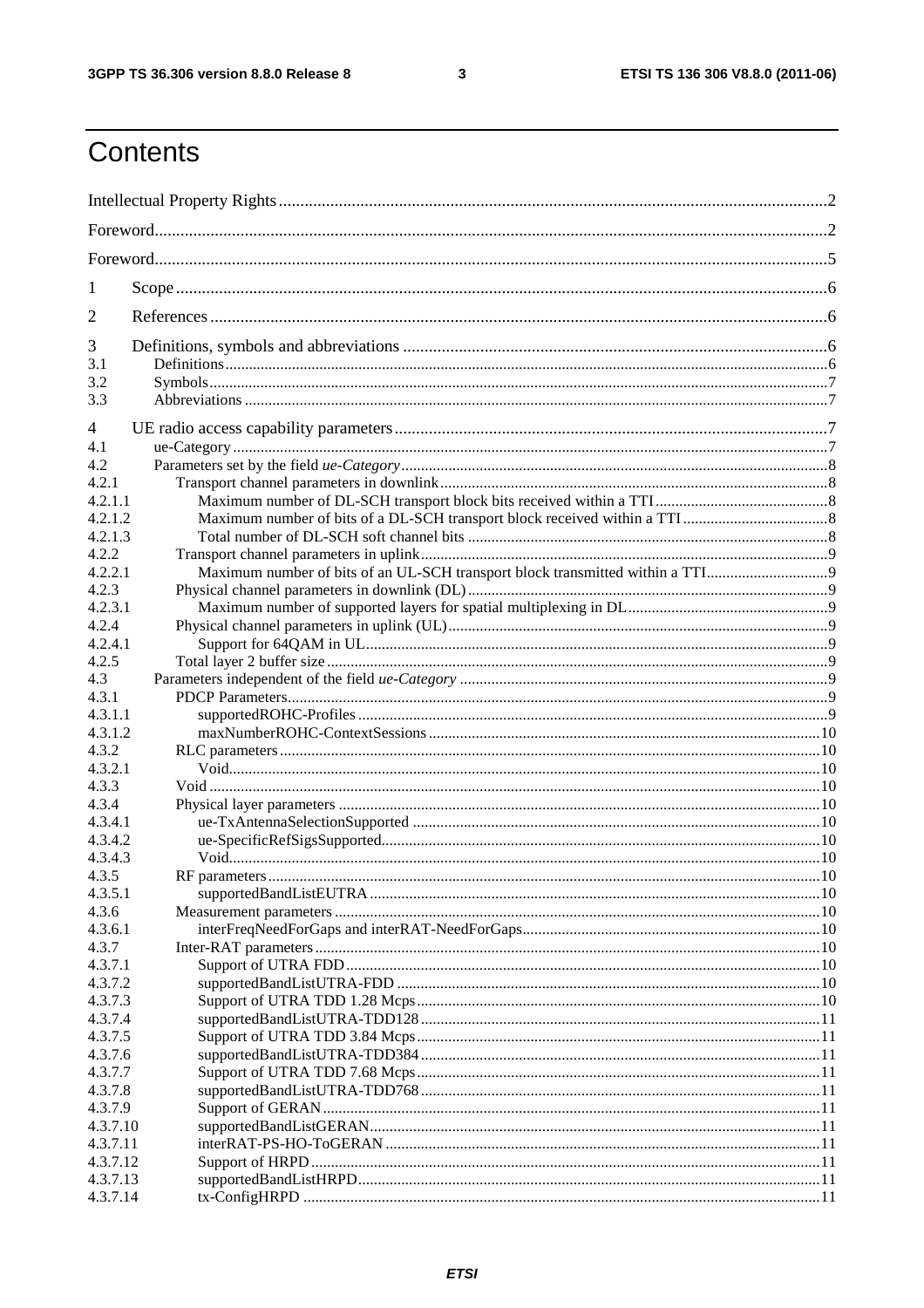$\overline{\mathbf{4}}$ 

| 4.3.7.15                      |                                                        |  |
|-------------------------------|--------------------------------------------------------|--|
| 4.3.7.16                      |                                                        |  |
| 4.3.7.17                      |                                                        |  |
| 4.3.7.18                      |                                                        |  |
| 4.3.7.19                      |                                                        |  |
| 4.3.8                         |                                                        |  |
| 4.3.8.1                       |                                                        |  |
| 4.3.9                         |                                                        |  |
| $5\overline{)}$               |                                                        |  |
| 6                             |                                                        |  |
| 6.1                           |                                                        |  |
| 6.2                           |                                                        |  |
| 6.2.1                         |                                                        |  |
| <b>Annex A (informative):</b> | Guideline on maximum number of DL PDCP SDUs per TTI 13 |  |
| <b>Annex B (informative):</b> |                                                        |  |
|                               |                                                        |  |
|                               |                                                        |  |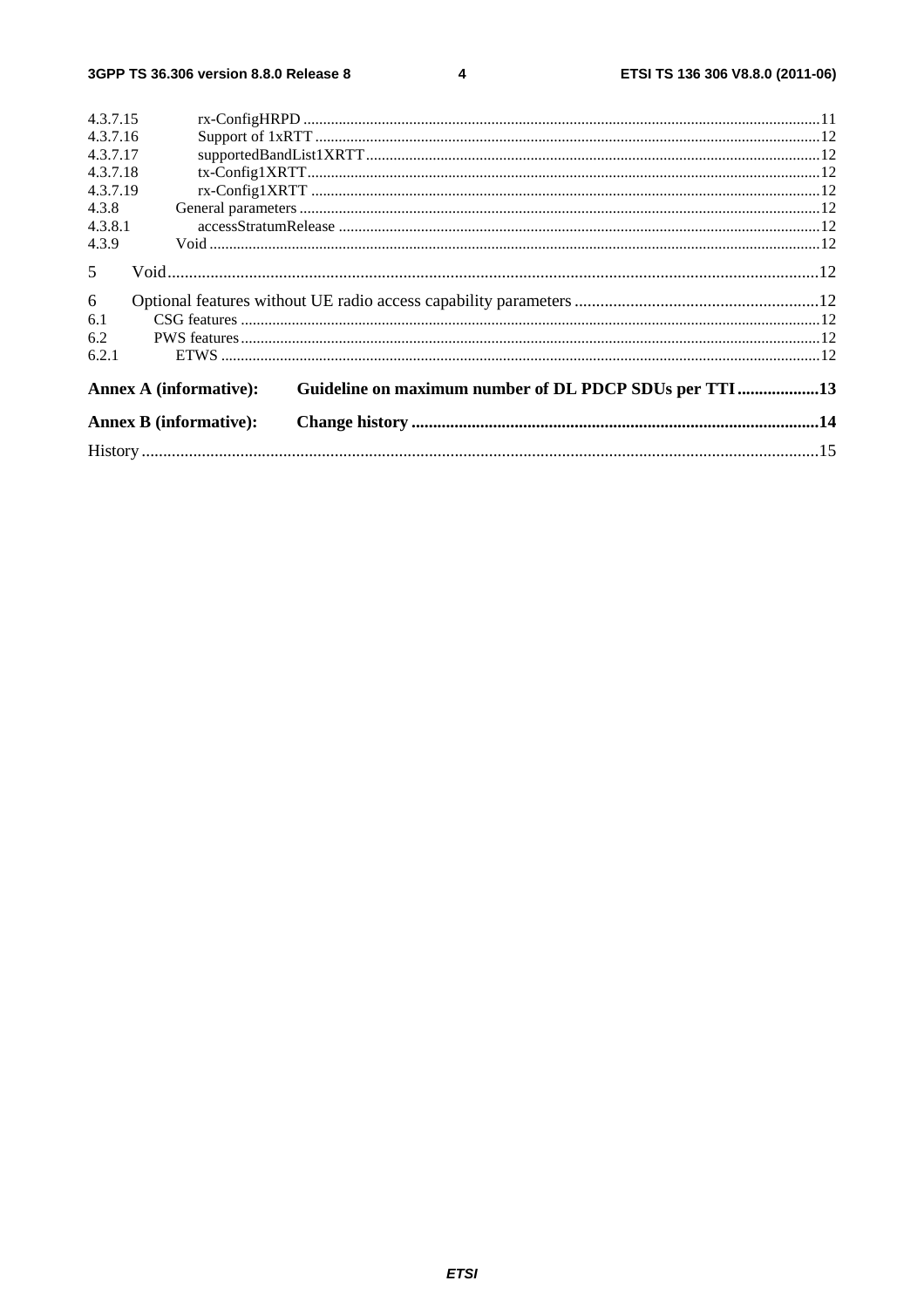# Foreword

This Technical Specification has been produced by the 3<sup>rd</sup> Generation Partnership Project (3GPP).

The contents of the present document are subject to continuing work within the TSG and may change following formal TSG approval. Should the TSG modify the contents of the present document, it will be re-released by the TSG with an identifying change of release date and an increase in version number as follows:

Version x.y.z

where:

- x the first digit:
	- 1 presented to TSG for information;
	- 2 presented to TSG for approval;
	- 3 or greater indicates TSG approved document under change control.
- y the second digit is incremented for all changes of substance, i.e. technical enhancements, corrections, updates, etc.
- z the third digit is incremented when editorial only changes have been incorporated in the document.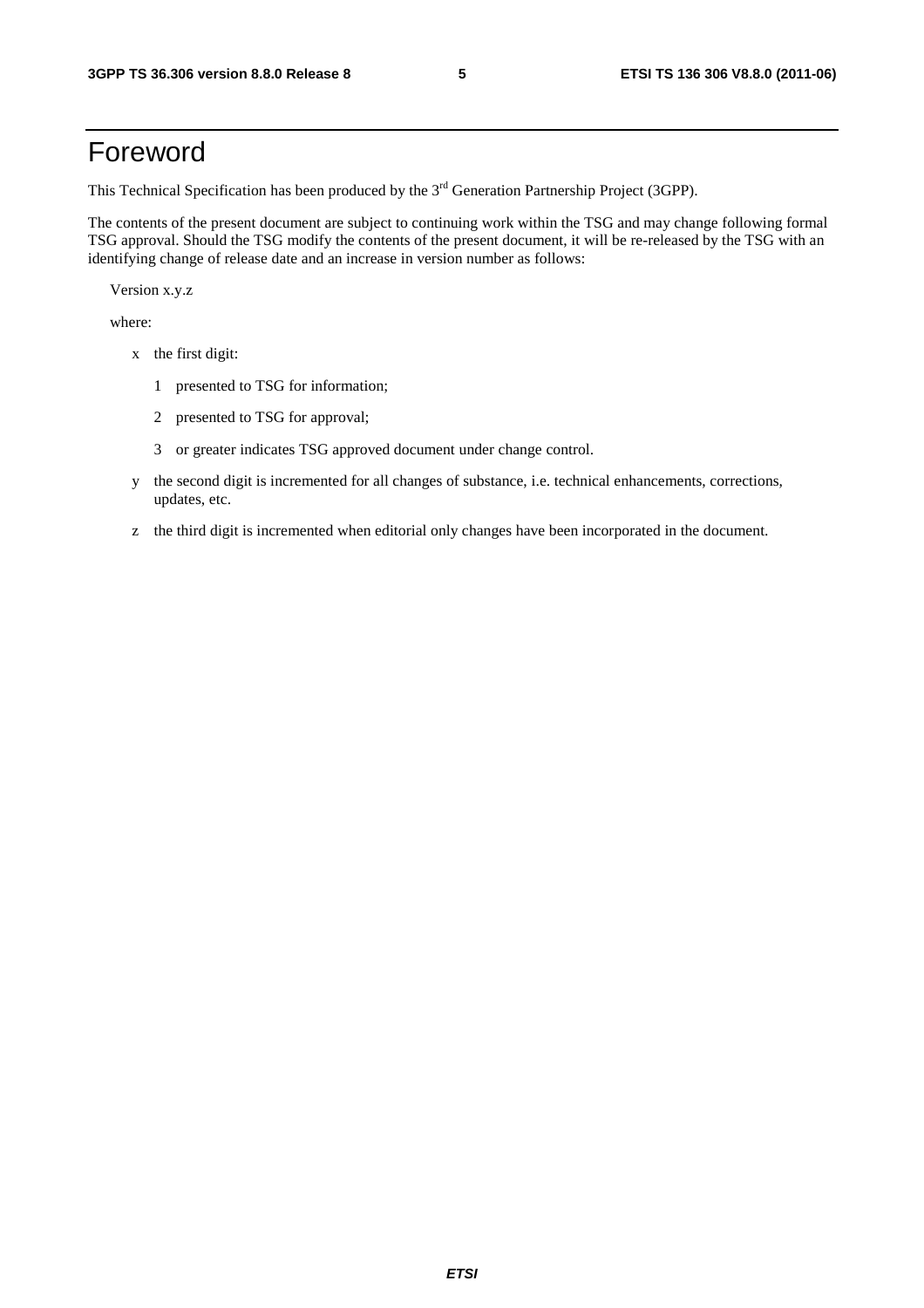# 1 Scope

The present document defines the E-UTRA UE Radio Access Capability Parameters.

# 2 References

The following documents contain provisions which, through reference in this text, constitute provisions of the present document.

- References are either specific (identified by date of publication, edition number, version number, etc.) or non-specific.
- For a specific reference, subsequent revisions do not apply.
- For a non-specific reference, the latest version applies. In the case of a reference to a 3GPP document (including a GSM document), a non-specific reference implicitly refers to the latest version of that document *in the same Release as the present document*.
- [1] 3GPP TR 21.905: "Vocabulary for 3GPP Specifications".
- [2] 3GPP TS 36.323: "Evolved Universal Terrestrial Radio Access (E-UTRA) Packet Data Convergence Protocol (PDCP) specification".
- [3] 3GPP TS 36.322: "Evolved Universal Terrestrial Radio Access (E-UTRA) Radio Link Control (RLC) specification".
- [4] 3GPP TS 36.321: "Evolved Universal Terrestrial Radio Access (E-UTRA) Medium Access Control (MAC) specification".
- [5] 3GPP TS 36.331: "Evolved Universal Terrestrial Radio Access (E-UTRA) Radio Resource Control (RRC) specification".
- [6] 3GPP TS 36.101: "Evolved Universal Terrestrial Radio Access (E-UTRA) radio transmission and reception".
- [7] IETF RFC 4995: "The RObust Header Compression (ROHC) Framework".
- [8] IETF RFC 4996: "RObust Header Compression (ROHC): A Profile for TCP/IP (ROHC-TCP)".
- [9] IETF RFC 3095: "RObust Header Compression (RoHC): Framework and four profiles: RTP, UDP, ESP and uncompressed".
- [10] IETF RFC 3843: "RObust Header Compression (RoHC): A Compression Profile for IP".
- [11] IETF RFC 4815: "RObust Header Compression (ROHC): Corrections and Clarifications to RFC 3095".
- [12] IETF RFC 5225: "RObust Header Compression (ROHC) Version 2: Profiles for RTP, UDP, IP, ESP and UDP Lite'.

# 3 Definitions, symbols and abbreviations

# 3.1 Definitions

For the purposes of the present document, the terms and definitions given in TR 21.905 [1] and the following apply. A term defined in the present document takes precedence over the definition of the same term, if any, in TR 21.905 [1].

*<defined term>: <definition>.*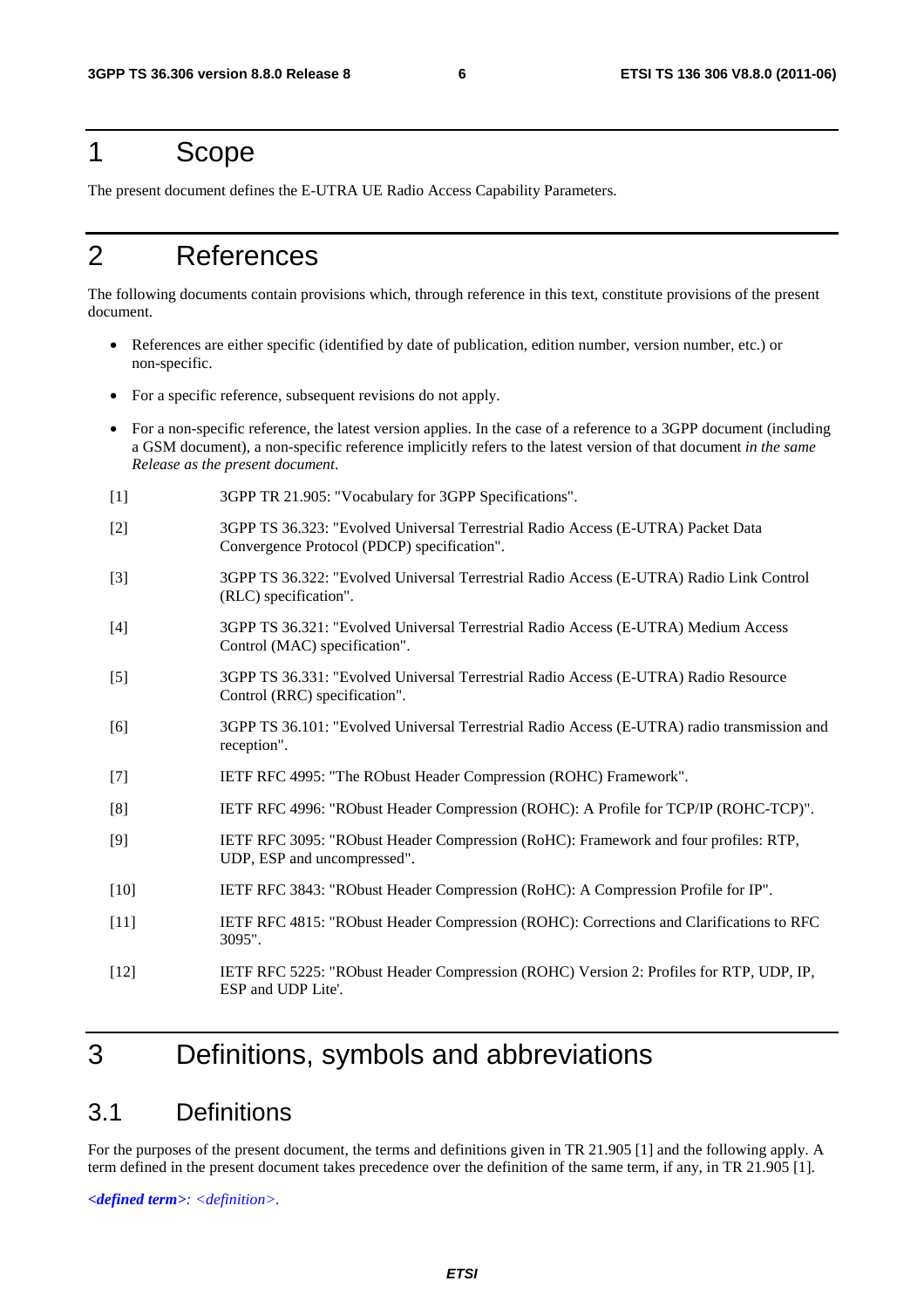### 3.2 Symbols

For the purposes of the present document, the following symbols apply:

<symbol> <Explanation>

# 3.3 Abbreviations

For the purposes of the present document, the abbreviations given in TR 21.905 [1] and the following apply. An abbreviation defined in the present document takes precedence over the definition of the same abbreviation, if any, in TR 21.905 [1].

| 1xRTT          | CDMA2000 1x Radio Transmission Technology          |
|----------------|----------------------------------------------------|
| <b>BCCH</b>    | <b>Broadcast Control Channel</b>                   |
| DL-SCH         | Downlink Shared Channel                            |
| <b>E-UTRA</b>  | Evolved Universal Terrestrial Radio Access         |
| <b>E-UTRAN</b> | Evolved Universal Terrestrial Radio Access Network |
| FDD            | <b>Frequency Division Duplex</b>                   |
| <b>GERAN</b>   | <b>GSM/EDGE Radio Access Network</b>               |
| <b>HARO</b>    | Hybrid Automatic Repeat Request                    |
| <b>HRPD</b>    | High Rate Packet Data                              |
| MAC            | Medium Access Control                              |
| <b>PDCP</b>    | Packet Data Convergence Protocol                   |
| <b>RAT</b>     | Radio Access Technology                            |
| <b>RLC</b>     | Radio Link Control                                 |
| <b>ROHC</b>    | <b>RObust Header Compression</b>                   |
| <b>RRC</b>     | Radio Resource Control                             |
| TDD            | <b>Time Division Duplex</b>                        |
| <b>TTI</b>     | <b>Transmission Time Interval</b>                  |
| UE             | User Equipment                                     |
| UL-SCH         | <b>Uplink Shared Channel</b>                       |
| <b>UMTS</b>    | Universal Mobile Telecommunications System         |
| <b>UTRA</b>    | <b>UMTS</b> Terrestrial Radio Access               |
|                |                                                    |

# 4 UE radio access capability parameters

The following subclauses define the UE radio access capability parameters. Only parameters for which there is the possibility for UEs to signal different values are considered as UE radio access capability parameters. Therefore, mandatory capabilities that are the same for all UEs are not listed here. Also capabilities which are optional for UEs to implement but do not have UE radio access capability parameter are listed in this specification.

E-UTRAN needs to respect the signalled UE radio access capability parameters when configuring the UE and when scheduling the UE.

All parameters shown in italics are signalled and correspond to a field defined in TS 36.331 [5].

# 4.1 ue-Category

The field *ue-Category* defines a combined uplink and downlink capability. The parameters set by the UE Category are defined in subclause 4.2. Tables 4.1-1 and 4.1-2 define the downlink and, respectively, uplink physical layer parameter values for each UE Category.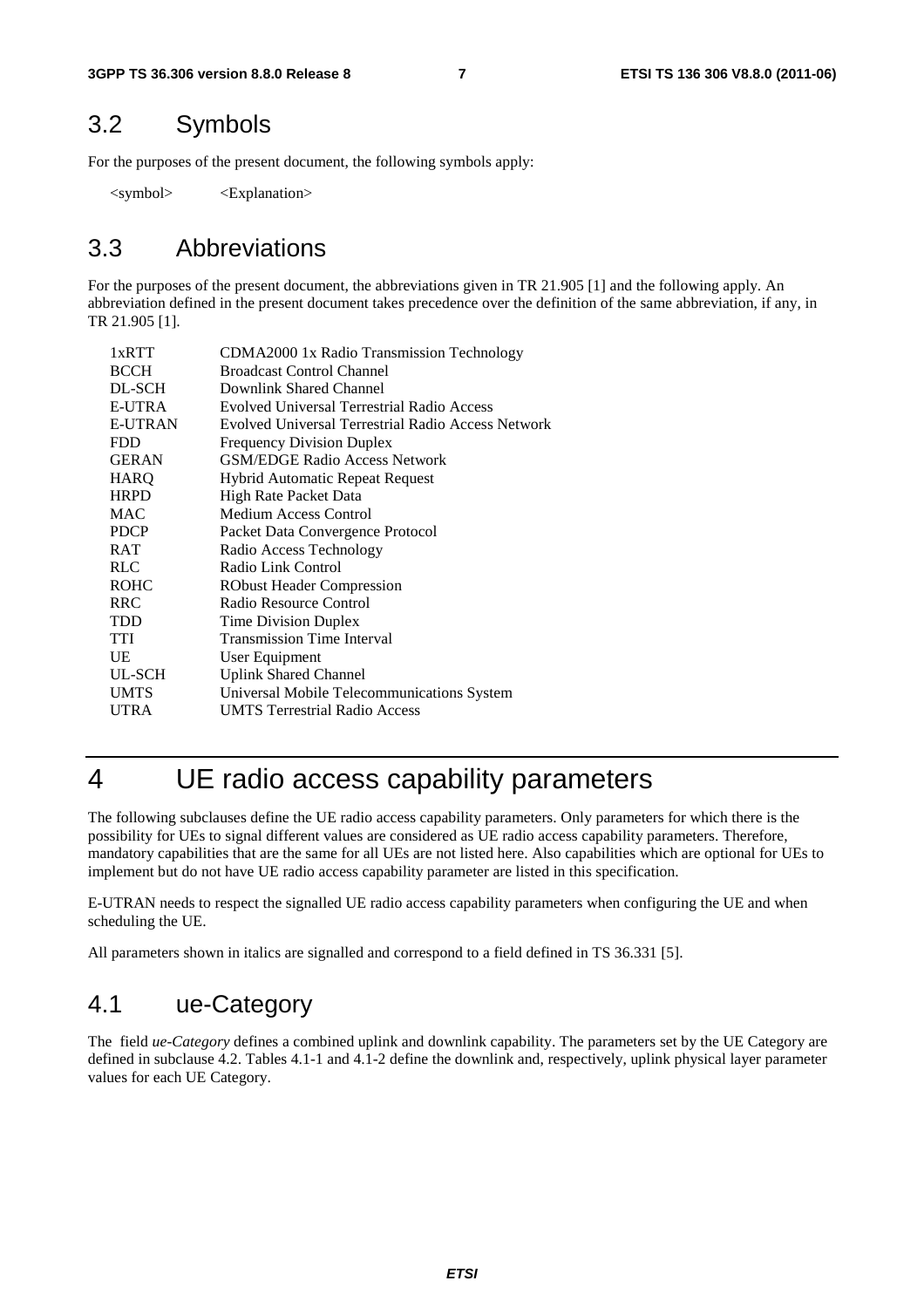| <b>UE Category</b> | Maximum number of<br><b>DL-SCH transport</b><br>block bits received<br>within a TTI | <b>Maximum number</b><br>of bits of a DL-<br><b>SCH transport</b><br>block received<br>within a TTI | Total number of<br>soft channel bits | <b>Maximum number</b><br>of supported<br>layers for spatial<br>multiplexing in DL |
|--------------------|-------------------------------------------------------------------------------------|-----------------------------------------------------------------------------------------------------|--------------------------------------|-----------------------------------------------------------------------------------|
| Category 1         | 10296                                                                               | 10296                                                                                               | 250368                               |                                                                                   |
| Category 2         | 51024                                                                               | 51024                                                                                               | 1237248                              |                                                                                   |
| Category 3         | 102048                                                                              | 75376                                                                                               | 1237248                              | ⌒                                                                                 |
| Category 4         | 150752                                                                              | 75376                                                                                               | 1827072                              | ⌒                                                                                 |
| Category 5         | 299552                                                                              | 149776                                                                                              | 3667200                              |                                                                                   |

#### **Table 4.1-1: Downlink physical layer parameter values set by the field** *ue-Category*

#### **Table 4.1-2: Uplink physical layer parameter values set by the field** *ue-Category*

| <b>UE Category</b> | <b>Maximum number of</b><br>bits of an UL-SCH<br>transport block<br>transmitted within a<br>ттı | <b>Support for</b><br>64QAM in UL |
|--------------------|-------------------------------------------------------------------------------------------------|-----------------------------------|
| Category 1         | 5160                                                                                            | No                                |
| Category 2         | 25456                                                                                           | No                                |
| Category 3         | 51024                                                                                           | No                                |
| Category 4         | 51024                                                                                           | No                                |
| Category 5         | 75376                                                                                           | Yes                               |

#### **Table 4.1-3: Total layer 2 buffer sizes set by the field** *ue-Category*

| <b>UE Category</b> | <b>Total layer 2 buffer</b><br>size [bytes] |
|--------------------|---------------------------------------------|
| Category 1         | 150 000                                     |
| Category 2         | 700 000                                     |
| Category 3         | 1 400 000                                   |
| Category 4         | 1 900 000                                   |
| Category 5         | 3 500 000                                   |

# 4.2 Parameters set by the field *ue-Category*

### 4.2.1 Transport channel parameters in downlink

#### 4.2.1.1 Maximum number of DL-SCH transport block bits received within a TTI

Defines the maximum number of DL-SCH transport blocks bits that the UE is capable of receiving within a DL-SCH TTI.

In case of spatial multiplexing, this is the sum of the number of bits delivered in each of the two transport blocks.

This number does not include the bits of a DL-SCH transport block carrying BCCH in the same subframe.

#### 4.2.1.2 Maximum number of bits of a DL-SCH transport block received within a TTI

Defines the maximum number of DL-SCH transport block bits that the UE is capable of receiving in a single transport block within a DL-SCH TTI.

#### 4.2.1.3 Total number of DL-SCH soft channel bits

Defines the total number of soft channel bits available for HARQ processing.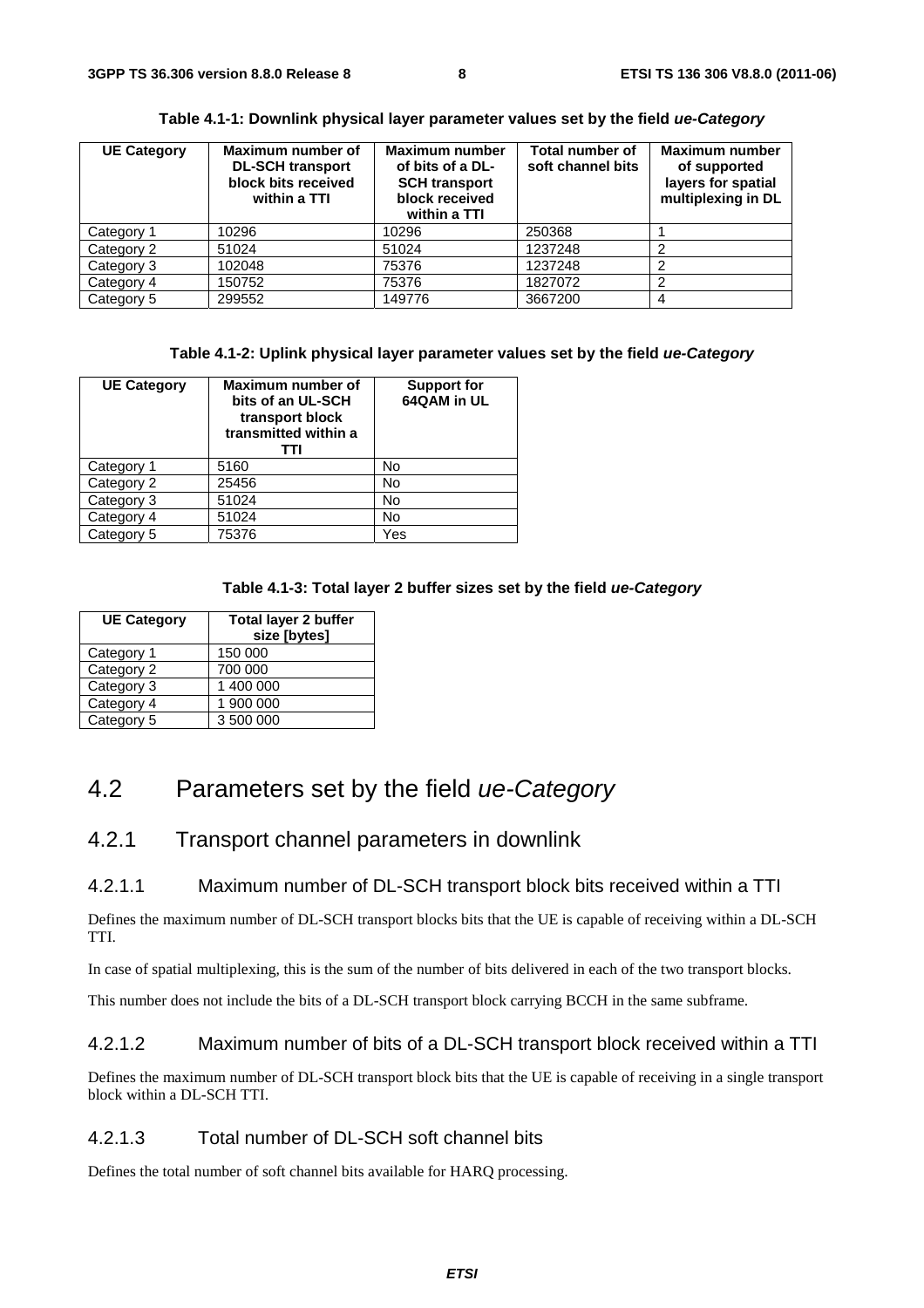### 4.2.2 Transport channel parameters in uplink

4.2.2.1 Maximum number of bits of an UL-SCH transport block transmitted within a TTI

Defines the maximum number of bits of UL-SCH transport block transmitted within an UL-SCH TTI.

### 4.2.3 Physical channel parameters in downlink (DL)

#### 4.2.3.1 Maximum number of supported layers for spatial multiplexing in DL

Defines the maximum number of supported layers for spatial multiplexing per UE.

### 4.2.4 Physical channel parameters in uplink (UL)

#### 4.2.4.1 Support for 64QAM in UL

Defines if 64QAM is supported in UL.

### 4.2.5 Total layer 2 buffer size

This parameter defines the total layer 2 buffer size. The total layer 2 buffer size is defined as the sum of the number of bytes that the UE is capable of storing in the RLC transmission windows and RLC reception and reordering windows for all radio bearers.

# 4.3 Parameters independent of the field *ue-Category*

### 4.3.1 PDCP Parameters

#### 4.3.1.1 supportedROHC-Profiles

This field defines which ROHC profiles from the list below are supported by the UE.

- 0x0000 ROHC uncompressed (RFC 4995)
- 0x0001 ROHC RTP (RFC 3095, RFC 4815)
- 0x0002 ROHC UDP (RFC 3095, RFC 4815)
- 0x0003 ROHC ESP (RFC 3095, RFC 4815)
- 0x0004 ROHC IP (RFC 3843, RFC 4815)
- 0x0006 ROHC TCP (RFC 4996)
- 0x0101 ROHCv2 RTP (RFC 5225)
- 0x0102 ROHCv2 UDP (RFC 5225)
- 0x0103 ROHCv2 ESP (RFC 5225)
- 0x0104 ROHCv2 IP (RFC 5225)

A UE that supports one or more of the listed ROHC profiles shall support ROHC profile 0x0000 ROHC uncompressed (RFC 4995).

'IMS capable UEs supporting voice' shall support ROHC profiles 0x0000, 0x0001, 0x0002 and be able to compress and decompress headers of PDCP SDUs at a PDCP SDU rate corresponding to supported IMS voice codecs.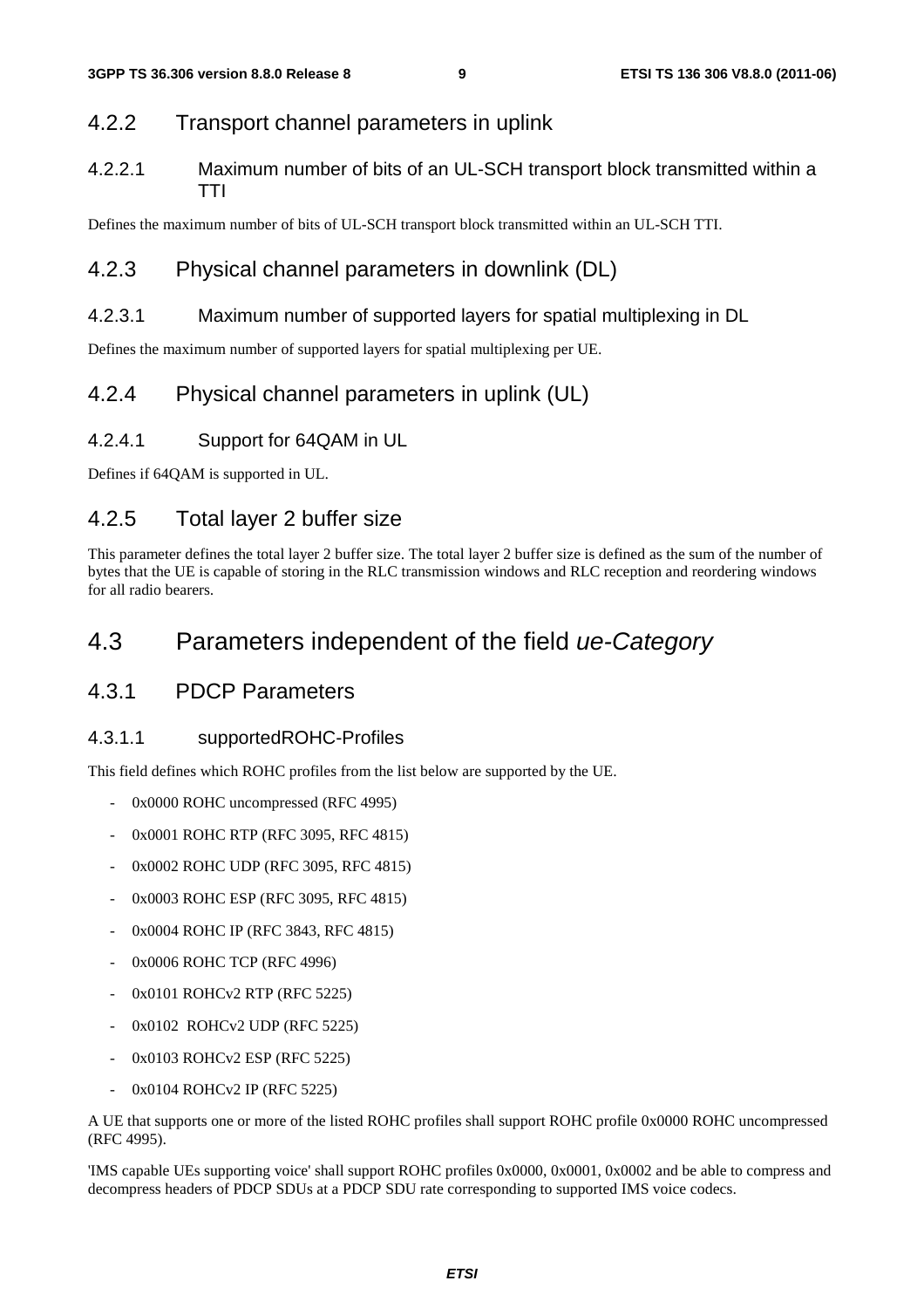#### 4.3.1.2 maxNumberROHC-ContextSessions

This field defines the maximum number of header compression context sessions supported by the UE, excluding context sessions that leave all headers uncompressed.

### 4.3.2 RLC parameters

| 4.3.2.1 | Void |
|---------|------|
|---------|------|

4.3.3 Void

### 4.3.4 Physical layer parameters

#### 4.3.4.1 ue-TxAntennaSelectionSupported

This field defines whether the UE supports transmit antenna selection.

#### 4.3.4.2 ue-SpecificRefSigsSupported

This field defines whether the UE supports PDSCH transmission mode 7 for FDD.

#### 4.3.4.3 Void

### 4.3.5 RF parameters

#### 4.3.5.1 supportedBandListEUTRA

This field defines which E-UTRA radio frequency bands [6] are supported by the UE. For each band, support for either only half duplex operation, or full duplex operation is indicated. For TDD, the half duplex indication is not applicable.

#### 4.3.6 Measurement parameters

#### 4.3.6.1 interFreqNeedForGaps and interRAT-NeedForGaps

These fields define for each supported E-UTRA band whether measurement gaps are required to perform measurements on each other supported E-UTRA radio frequency band and on each supported RAT/band combination.

### 4.3.7 Inter-RAT parameters

#### 4.3.7.1 Support of UTRA FDD

This parameter defines whether the UE supports UTRA FDD.

A UE that supports UTRAN FDD shall support inter-RAT PS handover to UTRAN.

#### 4.3.7.2 supportedBandListUTRA-FDD

Only applicable if the UE supports UTRA FDD. This field defines which UTRA FDD radio frequency bands are supported by the UE.

#### 4.3.7.3 Support of UTRA TDD 1.28 Mcps

This parameter defines whether the UE supports UTRA TDD 1.28 Mcps.

A UE that supports UTRAN TDD 1.28 Mcps shall support inter-RAT PS handover to UTRAN.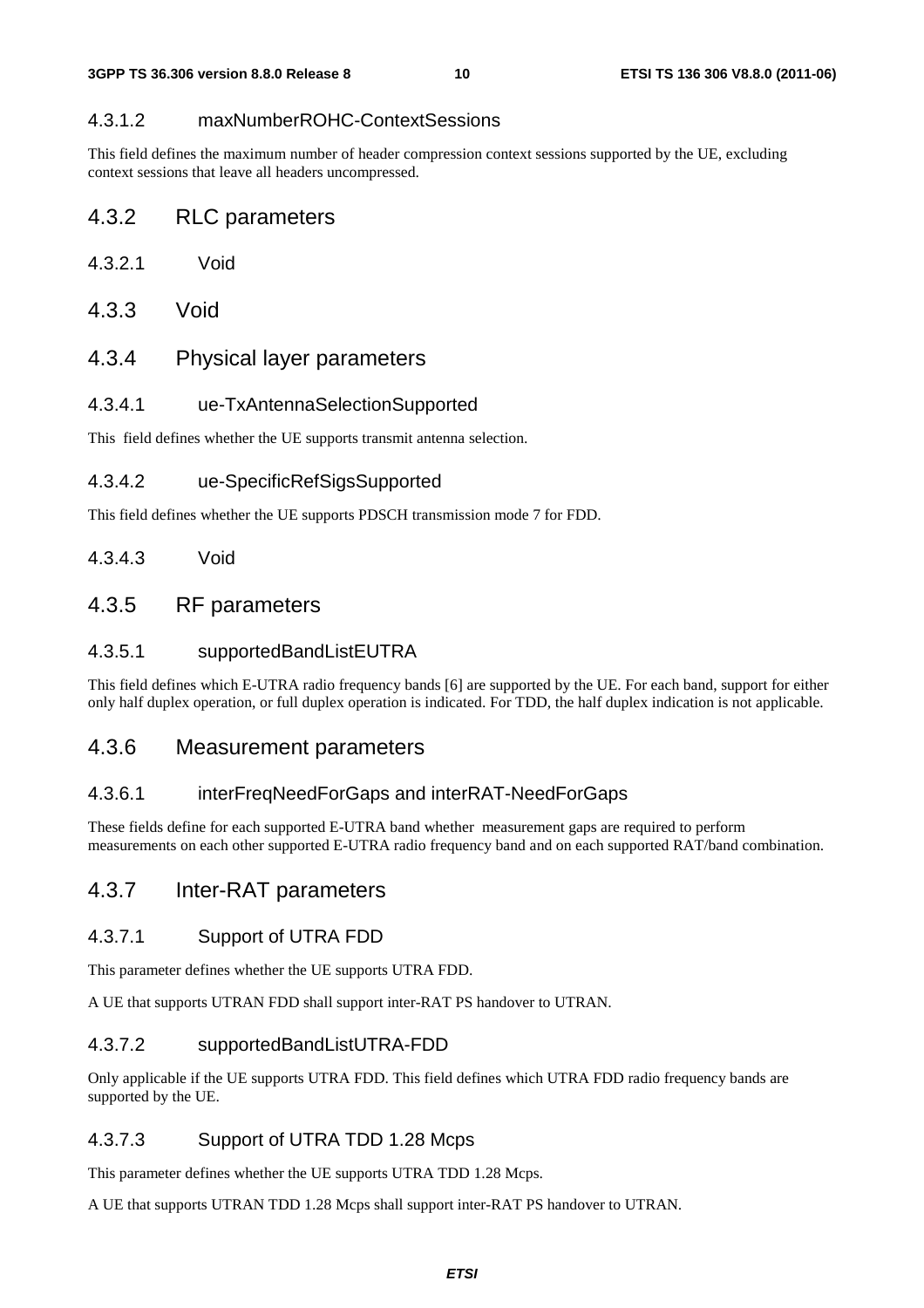#### 4.3.7.4 supportedBandListUTRA-TDD128

Only applicable if the UE supports UTRA TDD 1.28 Mcps. This field defines which UTRA TDD 1.28 Mcps radio frequency bands are supported by the UE.

#### 4.3.7.5 Support of UTRA TDD 3.84 Mcps

This parameter defines whether the UE supports UTRA TDD 3.84 Mcps.

A UE that supports UTRAN TDD 3.84 Mcps shall support inter-RAT PS handover to UTRAN.

#### 4.3.7.6 supportedBandListUTRA-TDD384

Only applicable if the UE supports UTRA TDD 3.84 Mcps. This field defines which UTRA TDD 3.84 Mcps radio frequency bands are supported by the UE.

#### 4.3.7.7 Support of UTRA TDD 7.68 Mcps

This parameter defines whether the UE supports UTRA TDD 7.68 Mcps.

A UE that supports UTRAN TDD 7.68 Mcps shall support inter-RAT PS handover to UTRAN.

#### 4.3.7.8 supportedBandListUTRA-TDD768

Only applicable if the UE supports UTRA TDD 7.68 Mcps. This field defines which UTRA TDD 7.68 Mcps radio frequency bands are supported by the UE.

#### 4.3.7.9 Support of GERAN

This parameter defines whether the UE supports GERAN.

#### 4.3.7.10 supportedBandListGERAN

Only applicable if the UE supports GERAN. This field defines which GERAN radio frequency bands are supported by the UE.

#### 4.3.7.11 interRAT-PS-HO-ToGERAN

Only applicable if the UE supports GERAN. This field defines whether the UE supports inter-RAT PS handover to GERAN.

#### 4.3.7.12 Support of HRPD

This parameter defines whether the UE supports HRPD.

#### 4.3.7.13 supportedBandListHRPD

Only applicable if the UE supports HRPD. This field defines which HRPD radio frequency bands are supported by the UE.

#### 4.3.7.14 tx-ConfigHRPD

Only applicable if the UE supports HRPD. This field defines whether the UE supports single or dual transmitter. With dual transmitter, UE can transmit simultaneously on both E-UTRAN and HRPD.

#### 4.3.7.15 rx-ConfigHRPD

Only applicable if the UE supports HRPD. This field defines whether the UE supports single or dual receiver. With dual receiver, UE can receive simultaneously on both E-UTRAN and HRPD.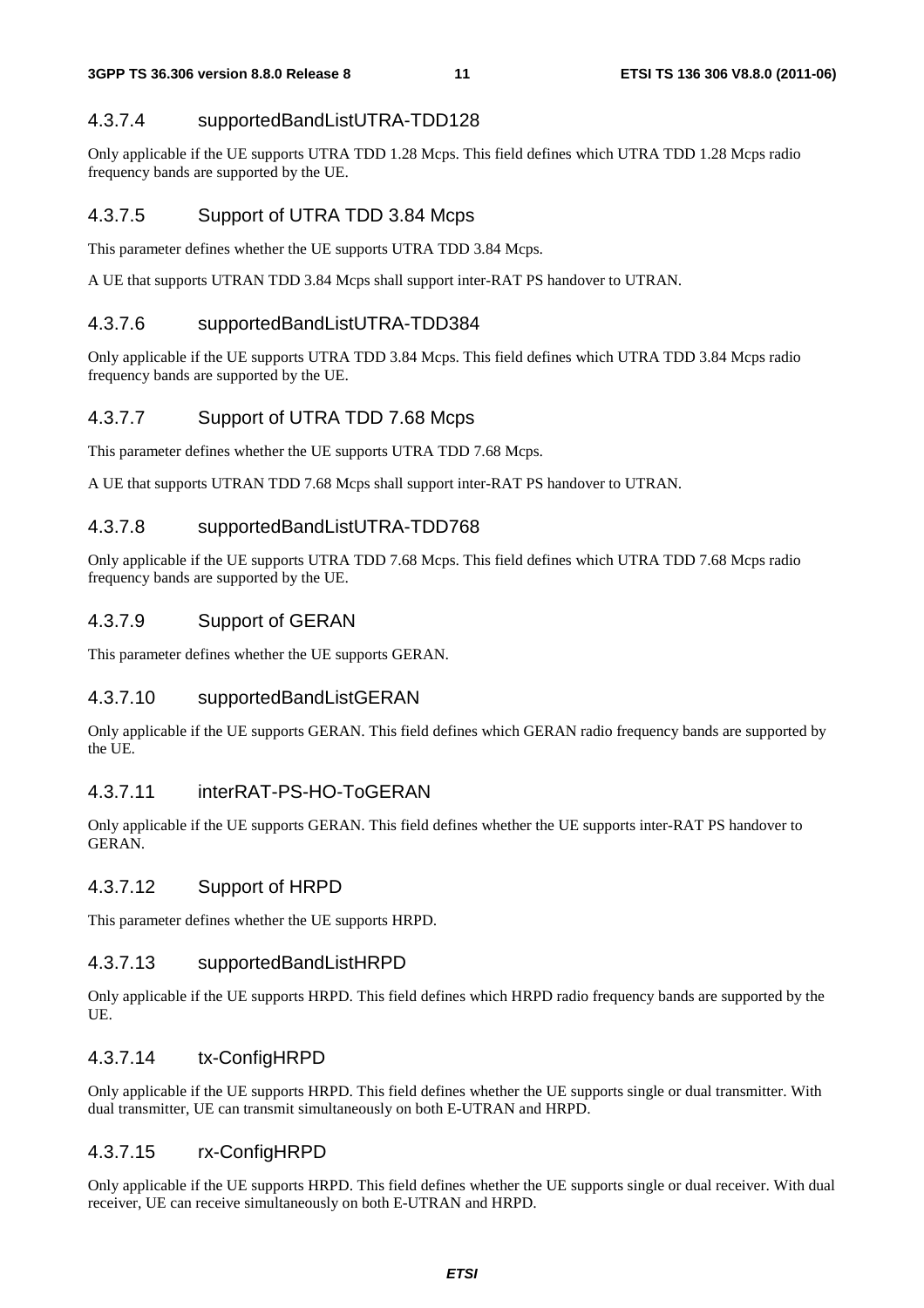#### 4.3.7.16 Support of 1xRTT

This parameter defines whether the UE supports 1xRTT.

#### 4.3.7.17 supportedBandList1XRTT

Only applicable if the UE supports 1xRTT. This field defines which 1xRTT radio frequency bands are supported by the UE.

#### 4.3.7.18 tx-Config1XRTT

Only applicable if the UE supports 1xRTT. This field defines whether the UE supports single or dual transmitter. With dual transmitter, UE can transmit simultaneously on both E-UTRAN and 1xRTT.

#### 4.3.7.19 rx-Config1XRTT

Only applicable if the UE supports 1xRTT. This field defines whether the UE supports single or dual receiver. With dual receiver, UE can receive simultaneously on both E-UTRAN and 1xRTT.

#### 4.3.8 General parameters

#### 4.3.8.1 accessStratumRelease

This field defines the release of the E-UTRA layer 1, 2, and 3 specifications supported by the UE e.g. Rel-8, Rel-9, etc.

## 4.3.9 Void

# 5 Void

# 6 Optional features without UE radio access capability parameters

The following subclauses list the optional UE features not having UE radio access capability.

# 6.1 CSG features

It is optional for UE to support some parts of CSG reselection features as specified in [5, B.2].

# 6.2 PWS features

### 6.2.1 ETWS

It is optional for UE to support ETWS reception as specified in [5].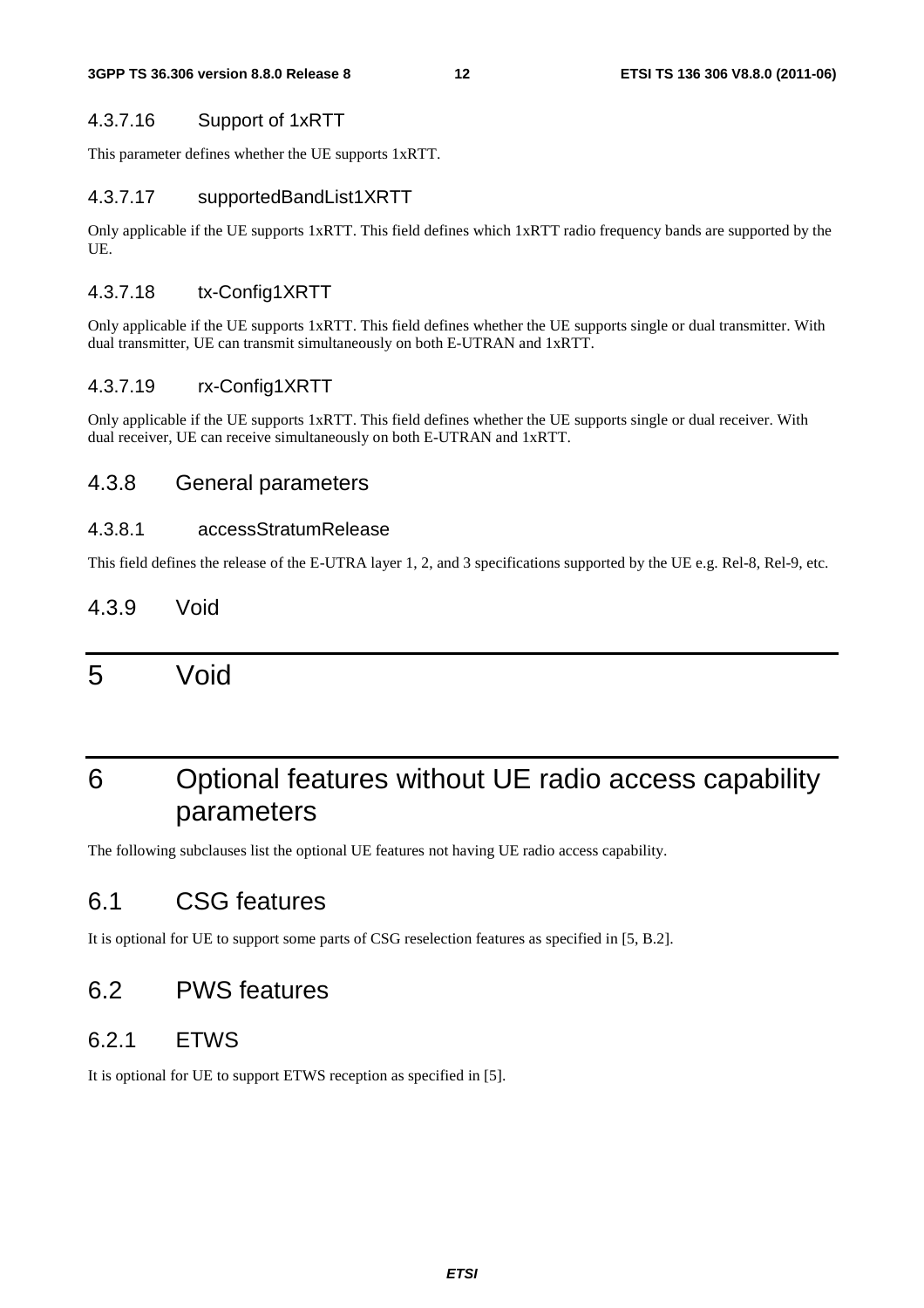# Annex A (informative): Guideline on maximum number of DL PDCP SDUs per TTI

In order to help the dimensioning of the UE design, values for the maximum number of DL PDCP SDUs per TTI from Table A-1 may be used.

Note: Due to the need for the network buffer data for efficient scheduling, values for Category 1 and 2 are same. It is not expected that category 1 UE has to sustain the same rate of PDCP SDUs per TTI as category 2 for prolonged period of time.

| <b>UE Category</b> | <b>Maximum</b><br>number of PDCP<br>SDUs per TTI |
|--------------------|--------------------------------------------------|
| Category 1         | 10                                               |
| Category 2         | 10                                               |
| Category 3         | 20                                               |
| Category 4         | 30                                               |
| Category 5         | 50                                               |

**Table A-1: Maximum values for DL PDCP SDUs per TTI**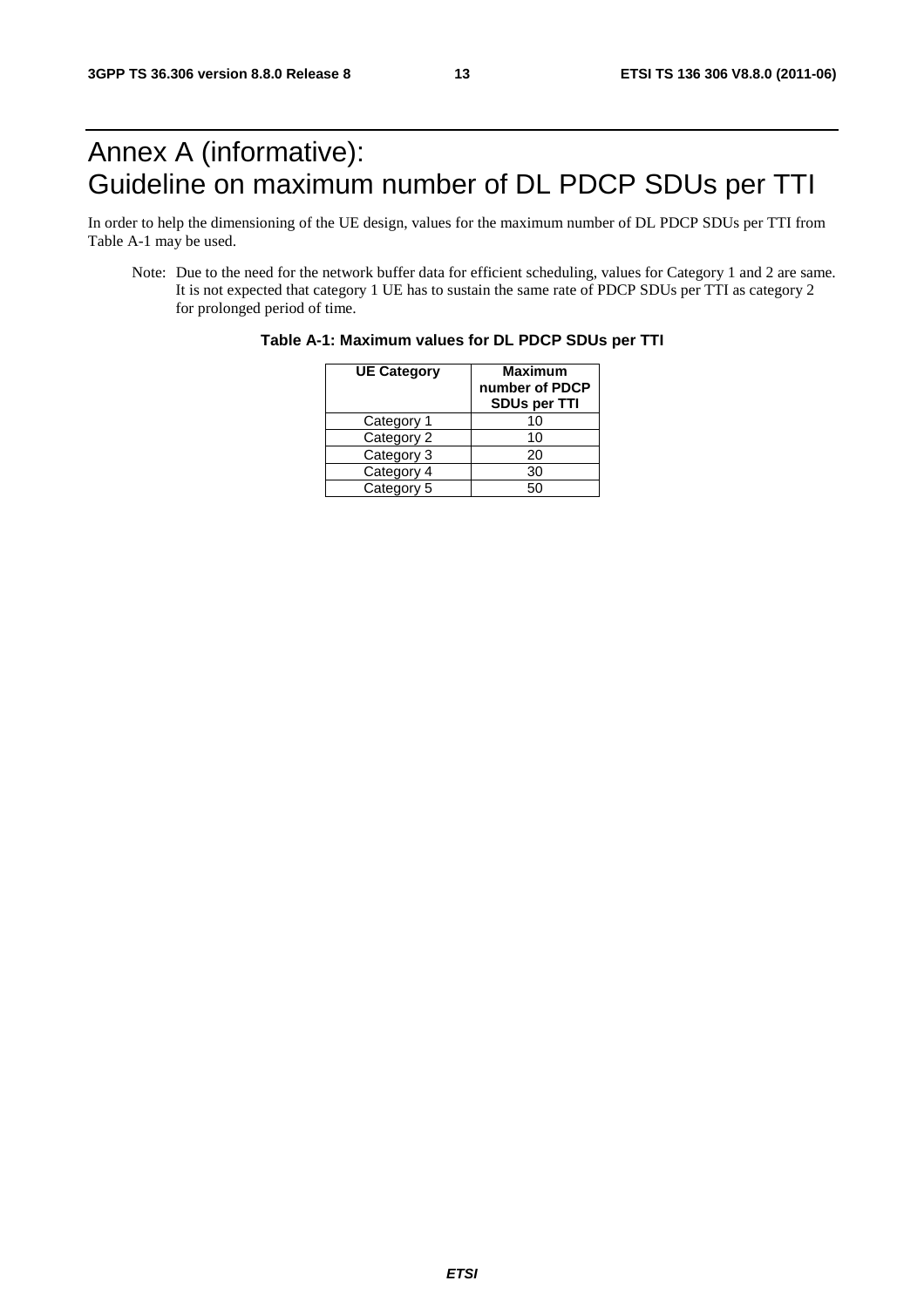# Annex B (informative): Change history

| <b>Change history</b> |              |           |           |            |                                                                                     |       |            |
|-----------------------|--------------|-----------|-----------|------------|-------------------------------------------------------------------------------------|-------|------------|
| <b>Date</b>           | TSG#         | TSG Doc.  | <b>CR</b> | <b>Rev</b> | Subject/Comment                                                                     | Old   | <b>New</b> |
| 11/2007               | <b>RP-38</b> | RP-070916 |           |            | Presented for approval at TSG RAN-38                                                | 0.2.0 | 1.0.0      |
| 12/2007               |              |           |           |            | Approved at TSG RAN-38 and placed under change control                              | 1.0.0 | 8.0.0      |
| 03/2008               | RP-39        | RP-080194 | 0001      | 1          | CR to 36.306 with Update to E-UTRA UE capabilities                                  | 8.0.0 | 8.1.0      |
| 05/2008               | RP-40        | RP-080409 | 0002      |            | Update to E-UTRA UE capabilities: CR 0002r1 to 36.306 with<br>status after RAN2 #62 | 8.1.0 | 8.2.0      |
| 03/2009               | <b>RP-43</b> | RP-090126 | 0007      |            | CR to remove the sections on MBMS                                                   | 8.2.0 | 8.3.0      |
|                       | <b>RP-43</b> | RP-090126 | 0008      |            | Final values for L2 buffer sizes                                                    | 8.2.0 | 8.3.0      |
|                       | <b>RP-43</b> | RP-090126 | 0009      |            | <b>Various Corrections</b>                                                          | 8.2.0 | 8.3.0      |
|                       | RP-43        | RP-090126 | 0010      |            | CR to update uplink transmit diversity (UE transmit antenna                         | 8.2.0 | 8.3.0      |
|                       |              |           |           |            | selection)                                                                          |       |            |
|                       | <b>RP-43</b> | RP-090126 | 0011      |            | Downlink PDCP SDU limitation                                                        | 8.2.0 | 8.3.0      |
|                       | RP-43        | RP-090126 | 0014      |            | Thoughts on UE capability for RoHC                                                  | 8.2.0 | 8.3.0      |
|                       | <b>RP-43</b> | RP-090126 | 0015      |            | Capturing USIMIess UE to stage 3                                                    | 8.2.0 | 8.3.0      |
| 06/2009               | <b>RP-44</b> | RP-090511 | 0016      | 2          | Support of inter-RAT PS handover to GERAN Editor Note<br>Removal                    | 8.3.0 | 8.4.0      |
|                       | <b>RP-44</b> | RP-090511 | 0017      |            | Clarification of Half Duplex in TDD                                                 | 8.3.0 | 8.4.0      |
|                       | <b>RP-44</b> | RP-090511 | 0018      |            | Correcting the maximum number of bits received during one TTI                       | 8.3.0 | 8.4.0      |
|                       | <b>RP-44</b> | RP-090511 | 0019      |            | Clarification of field names used in TS 36.331                                      | 8.3.0 | 8.4.0      |
|                       | <b>RP-44</b> | RP-090511 | 0021      |            | Clarification on disabling E-UTRA capabilities with a USIM                          | 8.3.0 | 8.4.0      |
| 09/2009               | <b>RP-45</b> | RP-090906 | 0023      |            | Unit for "Total layer 2 buffer size"                                                | 8.4.0 | 8.5.0      |
| 03/2010               | <b>RP-47</b> | RP-100285 | 0027      |            | Bounds to RoHC requirements for IMS capable UEs supporting<br>voice                 | 8.5.0 | 8.6.0      |
| 06/2010               | <b>RP-48</b> | RP-100531 | 0032      |            | Correction on the definition of ue-SpecificRefSigsSupported                         | 8.6.0 | 8.7.0      |
| 06/2011               | RP-52        | RP-110828 | 0046      |            | Clarification of optionality of UE features without capability                      | 8.7.0 | 8.8.0      |